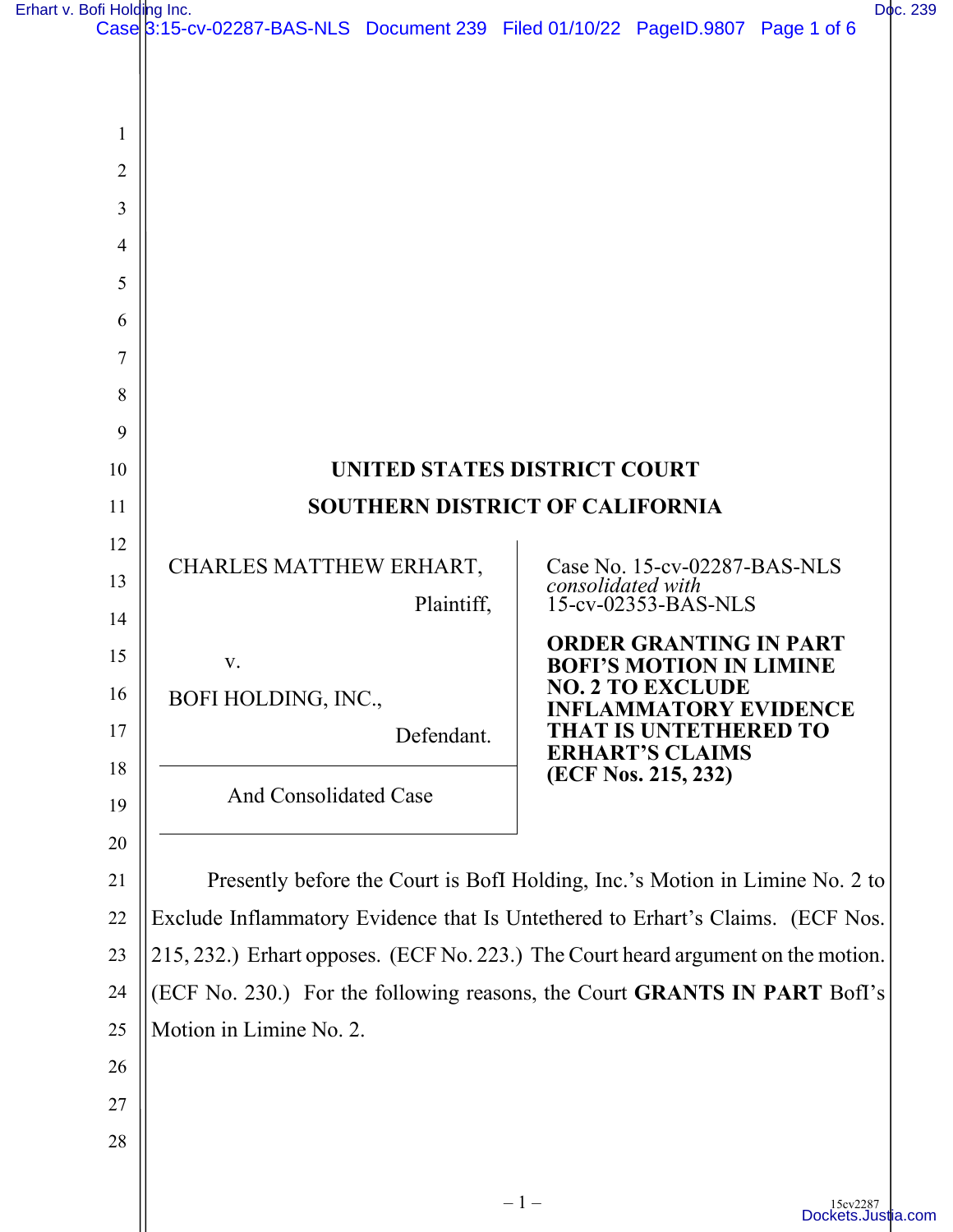## 1 **I. BACKGROUND**

2 3 4 The Court and the parties are familiar with the story behind these consolidated cases awaiting trial. Early on in this case, the Court discussed the scope of Erhart's federal whistleblower retaliation causes of action, explaining:

the federal statutes Erhart now seeks to invoke are not general compliance statutes. They do not police all employee grievances and suspicions of wrongdoing. Erhart's alleged beliefs must be at least tethered to the conduct Sarbanes–Oxley and Dodd–Frank seek to uncover and prevent fraud against shareholders, wire fraud, bank fraud, and the other violations of law these statutes encompass. He need not prove these laws were being violated, but he must plausibly allege a reasonable belief that they were being violated or that he was providing information relating to a possible securities law violation.

12 (ECF No. 44.)

5

6

7

8

9

10

11

13 14 15 16 17 At summary judgment, the Court recognized a few of Erhart's beliefs may be actionable for his federal claims. (ECF No. 192.) These are: BofI allegedly giving a false or misleading response to an SEC subpoena investigating securities fraud; and BofI allegedly making unauthorized, risky loans to politically exposed persons and criminals, which could impact the Bank's financial condition.

18 19 20 21 22 23 24 25 26 27 Similarly, at summary judgment, the Court recognized Erhart's California whistleblower retaliation claim was broader than his federal claims. This claim can encompass retaliation against an employee for reporting *any* believed violation of law. (ECF No. 192.) The Court reasoned Erhart's various allegations about BofI hiding information from regulators at the Office of the Comptroller of the Currency ("OCC") could be actionable because laws require the Bank to comply with any request for information from the agency's examiners. Erhart's alleged belief that the Bank was not making timely 401(k) contributions in violation of federal labor regulations and that its CEO was potentially engaging in tax fraud or money laundering could also be actionable under his California retaliation claim.

28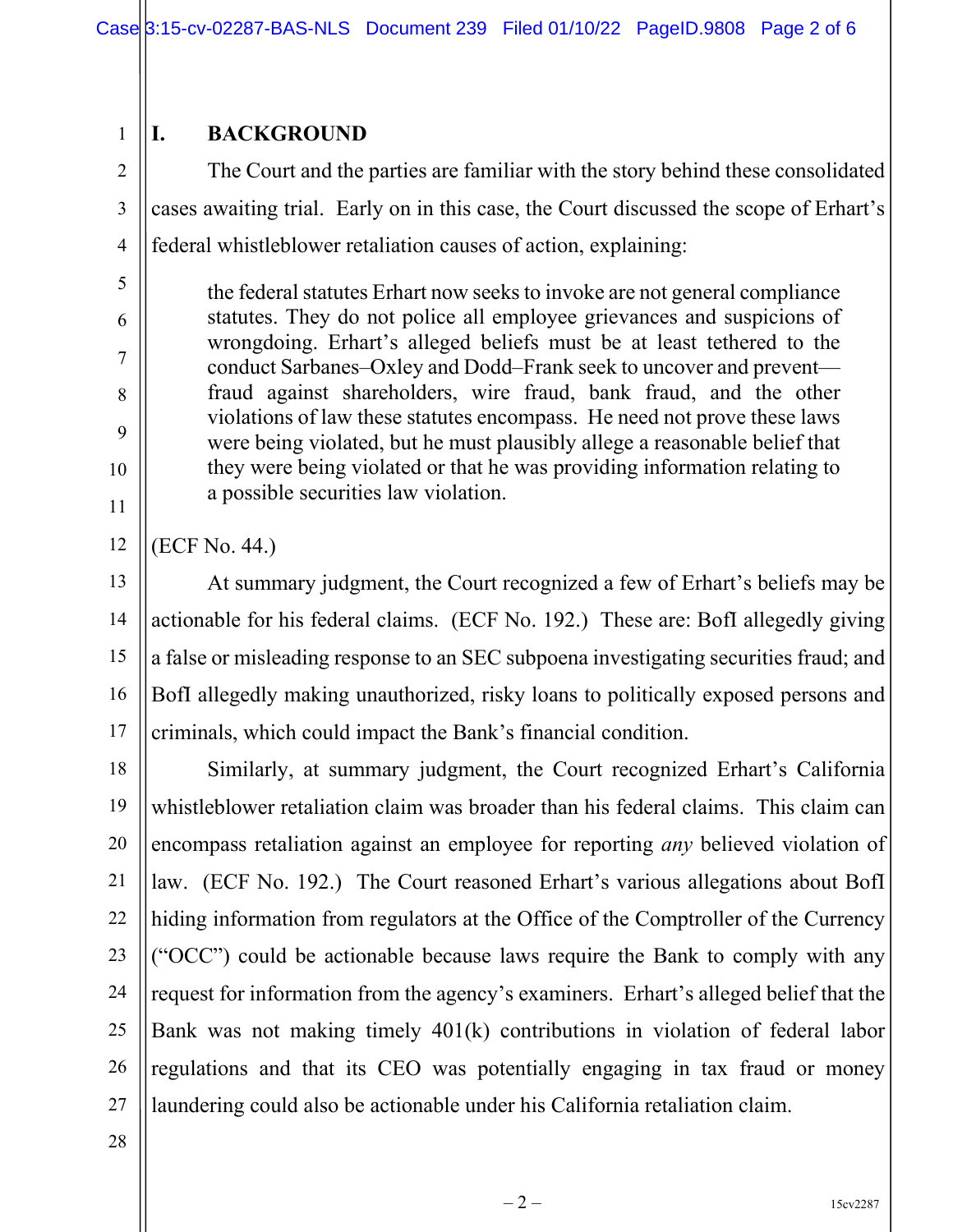1 2 3 4 5 6 Throughout discovery, Erhart deposed current and former BofI employees about their time at the Bank. Their testimony concerned a range of workplace conduct, including individuals making inappropriate jokes and engaging in crude behavior, BofI having a "fear-based" culture, the Bank being a "boys' club," and BofI's management allegedly lying to a regulator. (ECF Nos. 232-2 to 232-7.) BofI now moves to exclude this evidence.

7

## **II. LEGAL STANDARD**

8 9 10 11 12 13 A party may use a motion in limine to exclude inadmissible or prejudicial evidence before it is introduced at trial. *Luce v. United States*, 469 U.S. 38, 40 n.2 (1984). Only relevant evidence is admissible. Fed. R. Evid. 402. Evidence is relevant if it has any tendency to make a fact more or less probable than it would be without the evidence, and the fact is of consequence in determining the action. *Id.*  $401(a)$ –(b).

14 15 16 17 18 Relevant evidence may be excluded if its probative value is substantially outweighed by, among other things, the danger of unfair prejudice or wasting time. Fed. R. Evid. 403. The Rule 403 balancing inquiry is made on a case-by-case basis, requiring an examination of the surrounding facts, circumstances, and issues. *United States v. Lloyd*, 807 F.3d 1128, 1152 (9th Cir. 2015).

19 **III. ANALYSIS**

20 21 22 23 24 The Bank argues evidence of generalized grievances about BofI's purported culture, managerial style, and unrelated misconduct should be excluded because the evidence is irrelevant to Erhart's claims. (ECF No. 215.) BofI further argues that actions and statements of individuals not involved in the Bank's decision-making process are not probative for Erhart's employment retaliation claims. (*Id.*)

25 26 27 28 In addition, the Bank argues that even if evidence about BofI's purported culture or miscellaneous misconduct is relevant, that evidence should be excluded under Rule 403 as unduly prejudicial, confusing, and a waste of time. Erhart responds that evidence regarding the "hostile work environment and culture present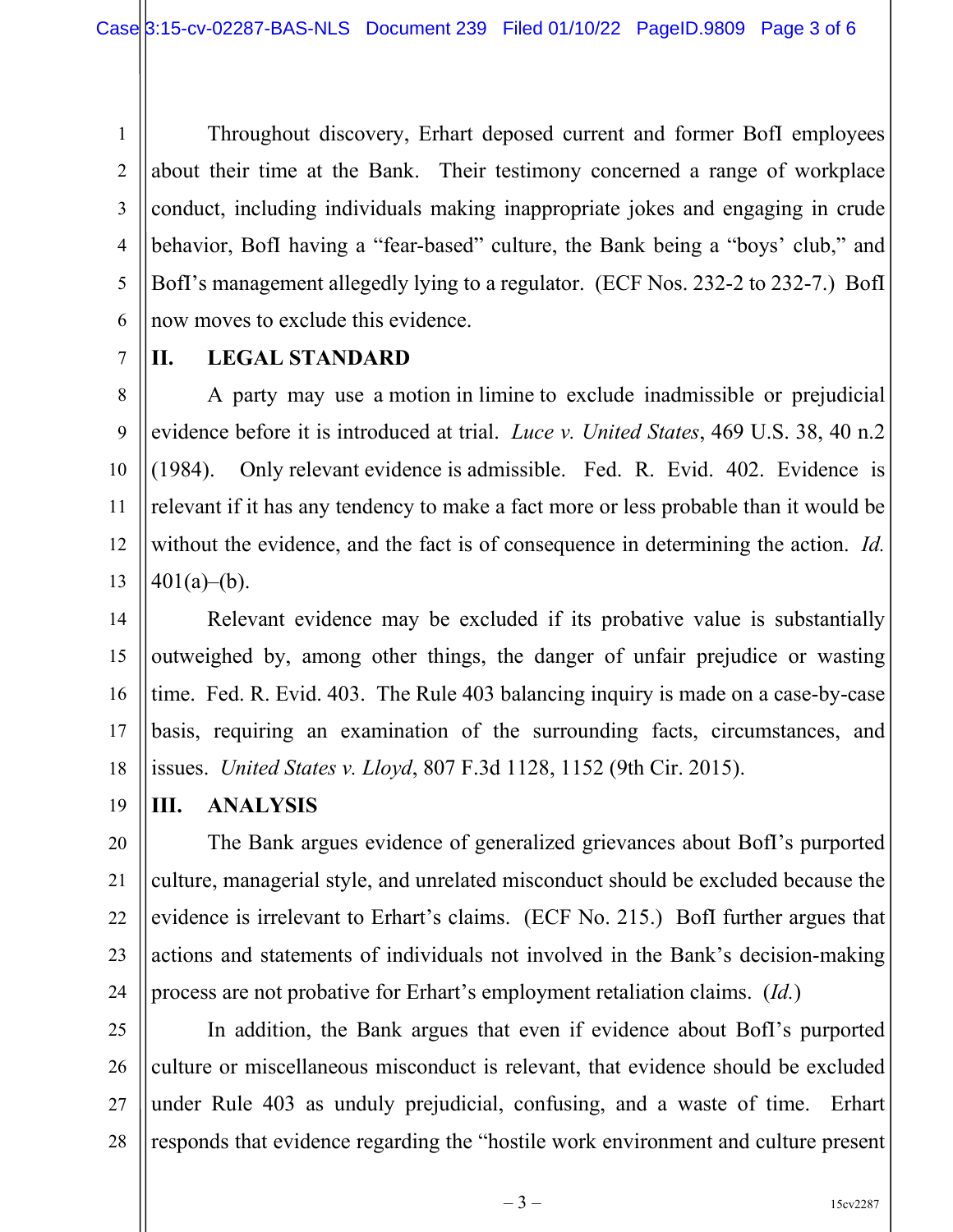1 2 3 at BofI . . . speaks to the Bank's purported reason for firing Mr. Erhart—that he was not completing work—and whether it was a pretext for discrimination because of his whistleblowing." (ECF No. 233.)

4 5 6 7 8 9 10 The Court agrees that most of the evidence submitted with BofI's motion is irrelevant or should be excluded under Rule 403. The Bank is not on trial for any possible grievance. Whether former employees, many of whom apparently did not work with Erhart, witnessed sexual harassment or made distasteful comments is not relevant to the believed violations of law Erhart has advanced throughout this case. The fact that the Bank was purportedly a "boys' club" likewise is not relevant to Erhart's retaliation claims.

11 12 13 14 15 16 17 18 19 20 21 22 23 To that end, Erhart's argument that any evidence of any type of discrimination supports his retaliation claims is not convincing. The cases he cites are ones where evidence regarding other employees was relevant because they suffered similar discrimination—such as where a court found evidence that other employees were subject to race-based harassment supported the plaintiffs' racial discrimination claims. *See Aman v. Cort Furniture Rental Corp.*, 85 F.3d 1074, 1082 (3d Cir. 1996). There is not a comparable connection here for much of the evidence BofI seeks to exclude. Therefore, the Court grants BofI's request to exclude testimony about potential sexual harassment, inappropriate jokes, employees being unhappy, generalized complaints about a "hostile" or "toxic" work environment, and similar matters. (*See* Ex. 1 – Heather Michaud Dep. Excerpts, ECF No. 232-2; Ex. 2 – Jeffrey Smith Dep. Excerpts, ECF No. 232-3; Ex. 3 – Jacob Gantos Dep. Excerpts (ECF No. 232-4); Ex. 6 – Daniel Crescitelli Dep. Excerpts (ECF No. 232-7).)

24

25 26 27 28 The Court declines, however, to exclude any evidence that BofI had a "fearbased culture," discouraged the reporting of wrongdoing, or reprimanded employees for raising concerns. (*See* Ex. 4 – Michael Sisk. Dep. Excerpts 55–56 (ECF No. 232- 5) (testifying that employees were "suppressed," and he was told he "wasn't supposed to talk to the SEC"). This evidence may be relevant to Erhart's retaliation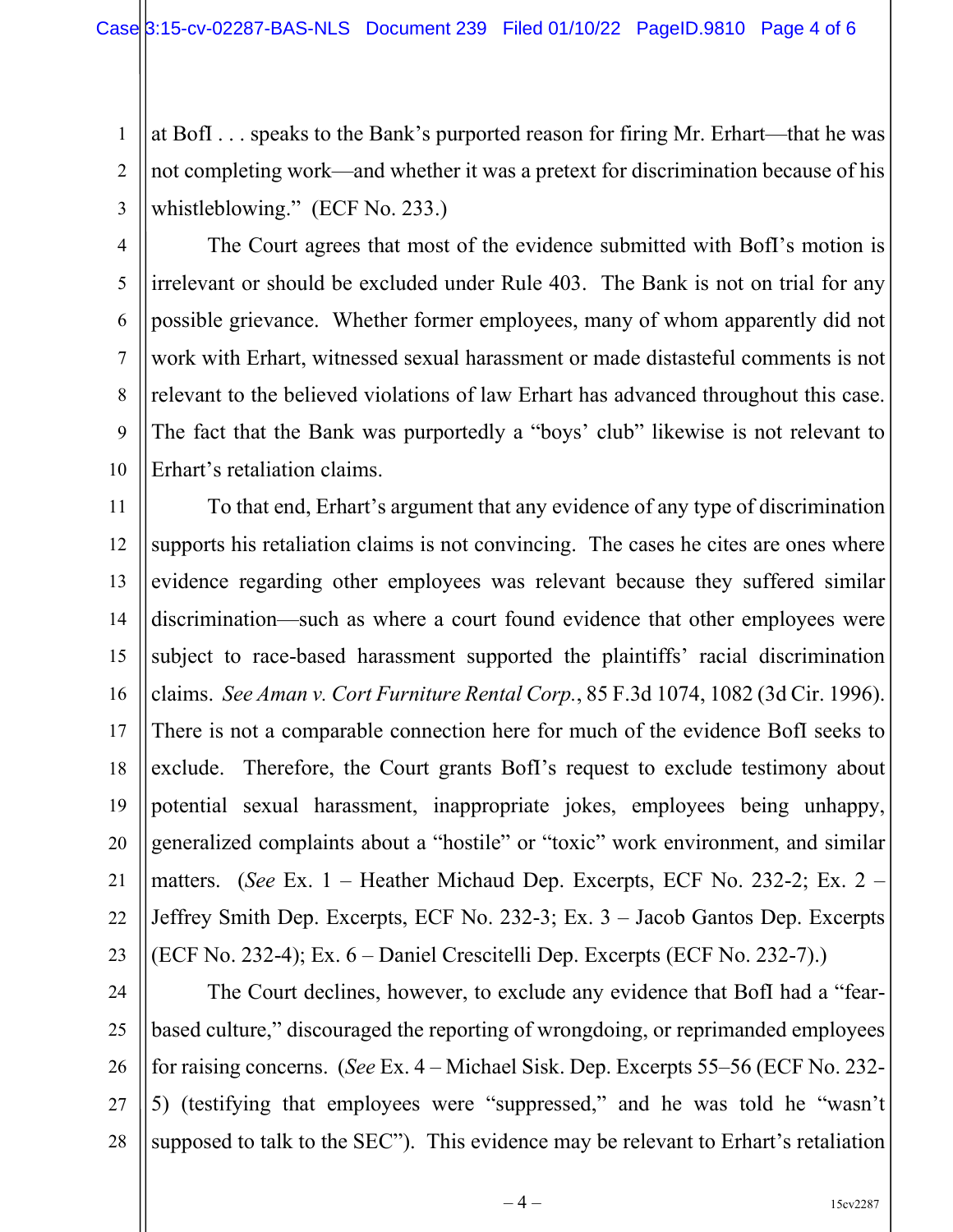1 2 3 4 5 6 7 8 9 10 11 12 13 14 15 16 17 claims. (*See* ECF No. 192 (setting forth the elements of Erhart's claims).) *Cf. Lawson v. FMR LLC*, 571 U.S. 429, 435 (2014) (explaining that in passing Sarbanes– Oxley, Congress was particularly concerned about a "corporate code of silence," which discouraged employees from reporting fraudulent behavior not only to the proper authorities, but also even internally). Specifically, BofI's purported practices go to whether BofI allegedly retaliated against Erhart for reporting believed wrongdoing to his supervisor and regulators. *See* Fed. R. Evid. 404(b)(2) (providing character evidence may be admissible to prove motive or intent); *cf. Houserman v. Comtech Telecommunications Corp.*, 519 F. Supp. 3d 863, 871–72 (W.D. Wash. 2021) (reasoning evidence of non-parties' comparable complaints could be admissible to prove intent of the employer to discriminate under Rule 404(b), but the evidence can be excluded under Rule 403 as prejudicial under a fact-based inquiry). In addition, the Court finds this evidence is relevant to BofI's broad-sweeping countersuit claims and Erhart's defenses to those claims. (*See* ECF No. 85 (discussing Erhart's statements that he was "fearful that the Bank would delete or alter material information" and that he took steps "in case something happened to  $[\text{him}]$ ".)

18 19 20 21 The Court turns to the testimony of Cynthia Brickey, which the parties discussed at oral argument. Brickey, who left the Bank in 2013, testified that she believed BofI covered up items from OCC regulators and bank management lied to regulators. Erhart's allegations regarding the OCC occurred in 2015.

22 23 24 25 26 27 28 Brickey's testimony about specific prior acts is not admissible to establish BofI engaged in the same conduct while Erhart was an employee. *See* Fed. R. Evid. 404(b)(1). If Erhart had knowledge of these events when he encountered comparable conduct in 2015, this evidence could go to whether he reasonably believed BofI was violating the law. (*See* ECF No. 192 (analyzing reasonable belief standard on summary judgment).) But in opposing the Bank's motion, Erhart failed to establish he was aware of these allegations or interacted with Brickey. (*See* ECF No. 233.)